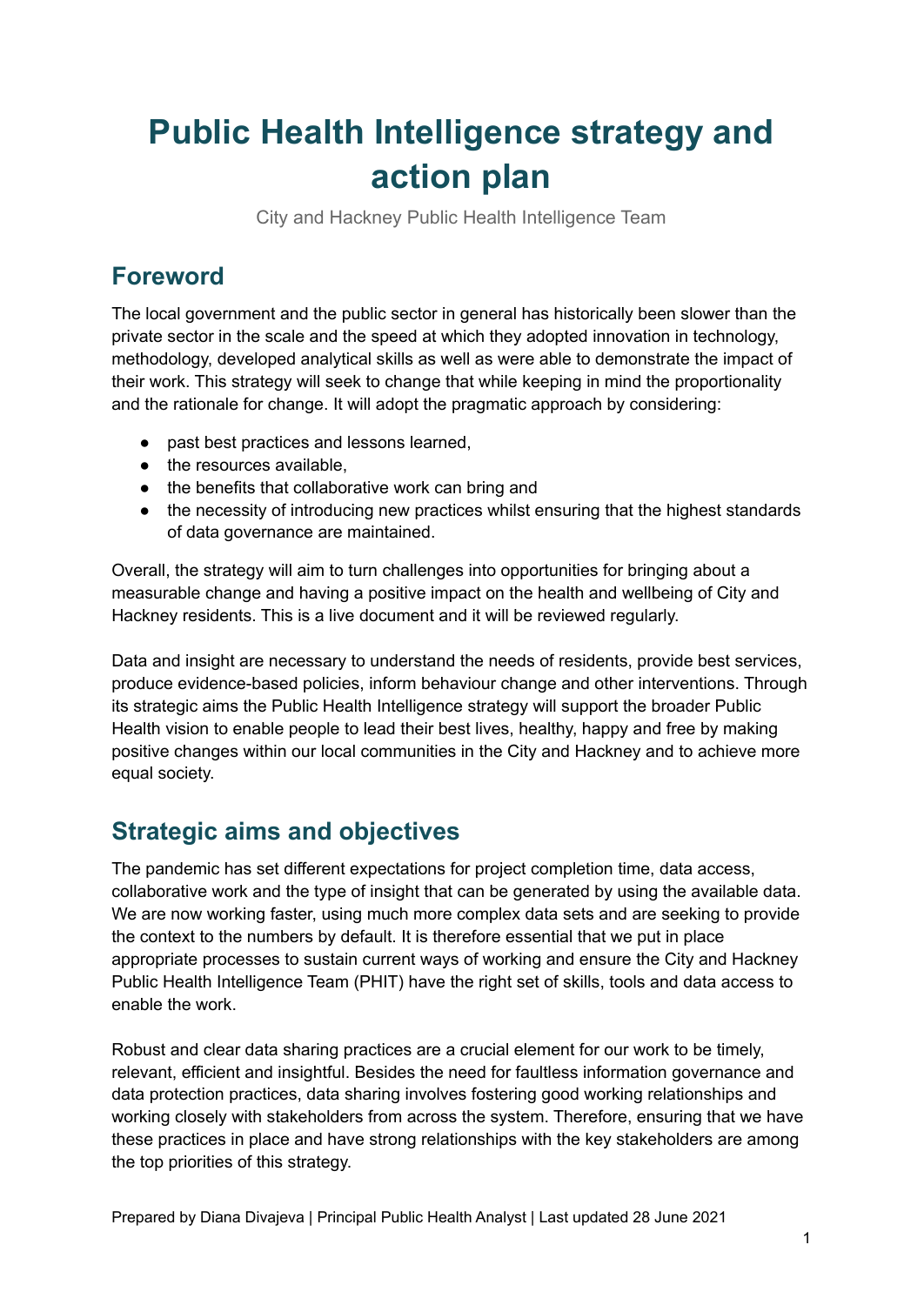Public health intelligence is often seen as a niche subject area which can result in colleagues in the broader public health team as well as other stakeholders being disengaged from it. Demystifying intelligence work and empowering colleagues to work with data, analyse and interpret them forms another important part of this strategy.

The past few years have brought about a lot of change: from national ambition to move to the integrated commissioning systems to local restructure and the significant challenges brought about by the pandemic. Moving forward, the City and Hackney PHIT aims to be REDI:

- **R**esourced
- **E**mpowering
- **D**iligent
- **I**nsightful

The diagram below presents the City and Hackney PHIT strategic aims and objectives and the following sections outline these in greater detail.



### **Resourced**

Public Health Intelligence is central to improving health, wellbeing and making effective decisions on allocation of resources to a wide range of public sector programmes. Intelligence makes it possible to plan, evidence, execute projects and review effectiveness of programmes and strategies. Therefore, it is crucial that the City and Hackney PHIT is appropriately resourced, skilled, supported and has a clear delivery plan. This will be achieved by fulfilling the below objectives.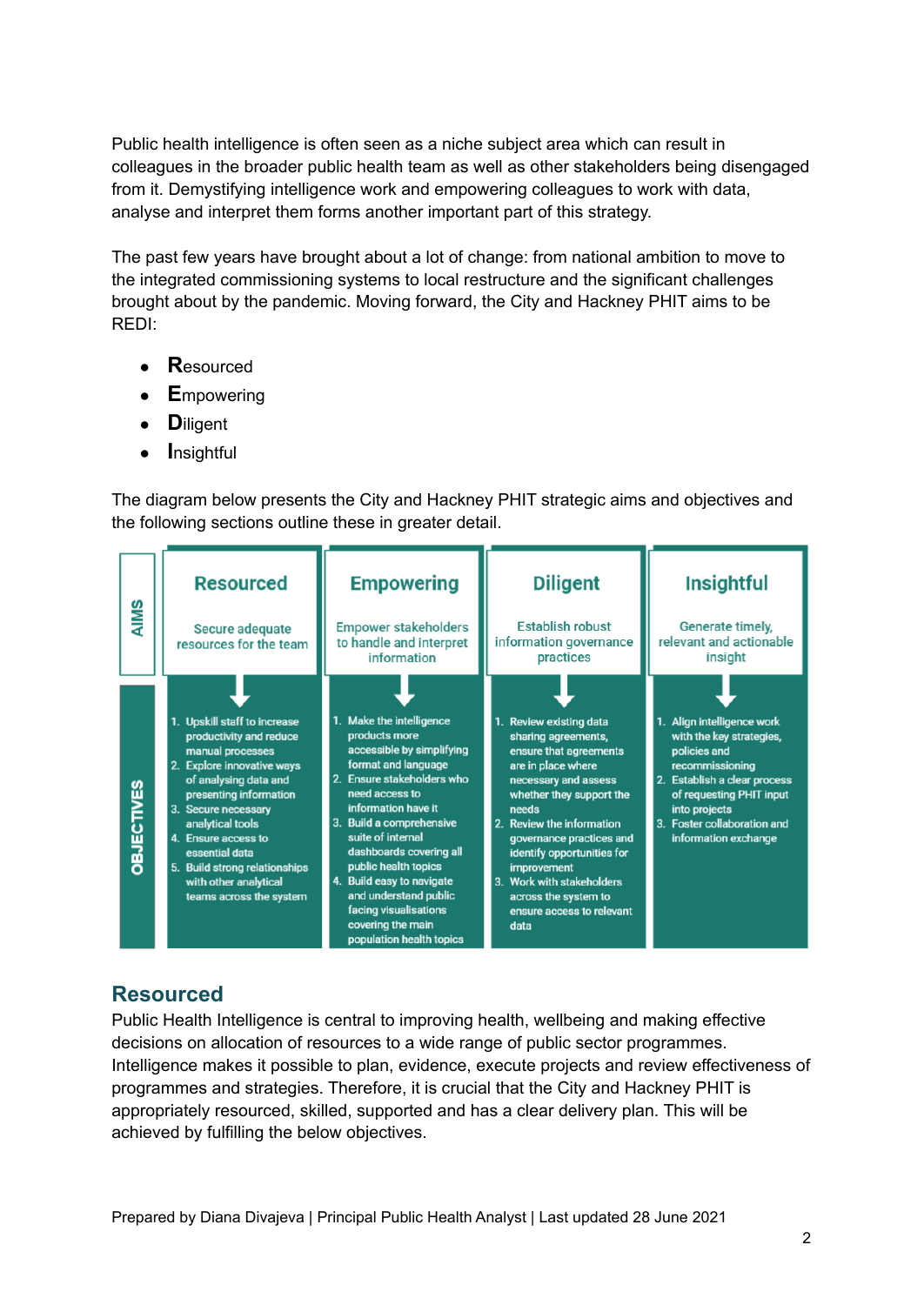### **Objective 1: Upskill staff to increase productivity and reduce manual processes**

The staff skill set needs to evolve with the increasing demand for information at a faster pace. Historically, the PHIT heavily relied on Excel for their analyses and visuals. Using Excel as the core analytical tool creates several issues:

- Static analyses which require lengthy manual processing to complete and to refresh
- Easy to misplace previous work and data protection risks
- Lack of clarity and transparency of analyses if steps not clearly documented/access to background/raw data not available
- Google environment does not support Excel and google sheets are limited in their functionality
- VPN is not accessible post cyber attack, therefore no access to Excel in a secure environment

Given the above limitations, the PHIT has procured Tableau, which is now being used as the main tool to build visualisations. This visualisation package is not sufficient, however, for all intelligence-related tasks because:

- Some of the key stakeholders still heavily rely on Microsoft products, such as Excel.
- Some of the intelligence products provided by stakeholders cannot be opened in Google docs.
- Some of the PHIT datasets are too large to be opened in Google docs.

To respond to these limitations we will continue working with Hackney ICT to find software solutions to enable the team to fulfill their duties. As a result the team will be required to develop additional skills in data management and analysis. Currently, the team has a range of complementary skills, however there is a need for everyone to have the same set of core skills:

- Excellent understanding of the public health intelligence function
- Excellent verbal and written communication
- At least basic statistical knowledge
- Good understanding of information governance
- Ability to work with Tableau at advanced level
- Ability to provide insight through visualisations
- Ability to code
- Ability to query databases
- Ability to use applications enabling automation, for example Application Programming Interface (API)

Long-term other aspects of data science such as artificial intelligence, machine learning and predictive analytics will be explored to understand if they add utility to the PHIT's work.

The core skill set will be achieved through a combination of both formal and informal learning. Some members of the team are already enrolled on the government Data Fellowship Programme, which covers data analytics and data science. Further Tableau training will take place once the team has all its permanent staff. Informally, linking with other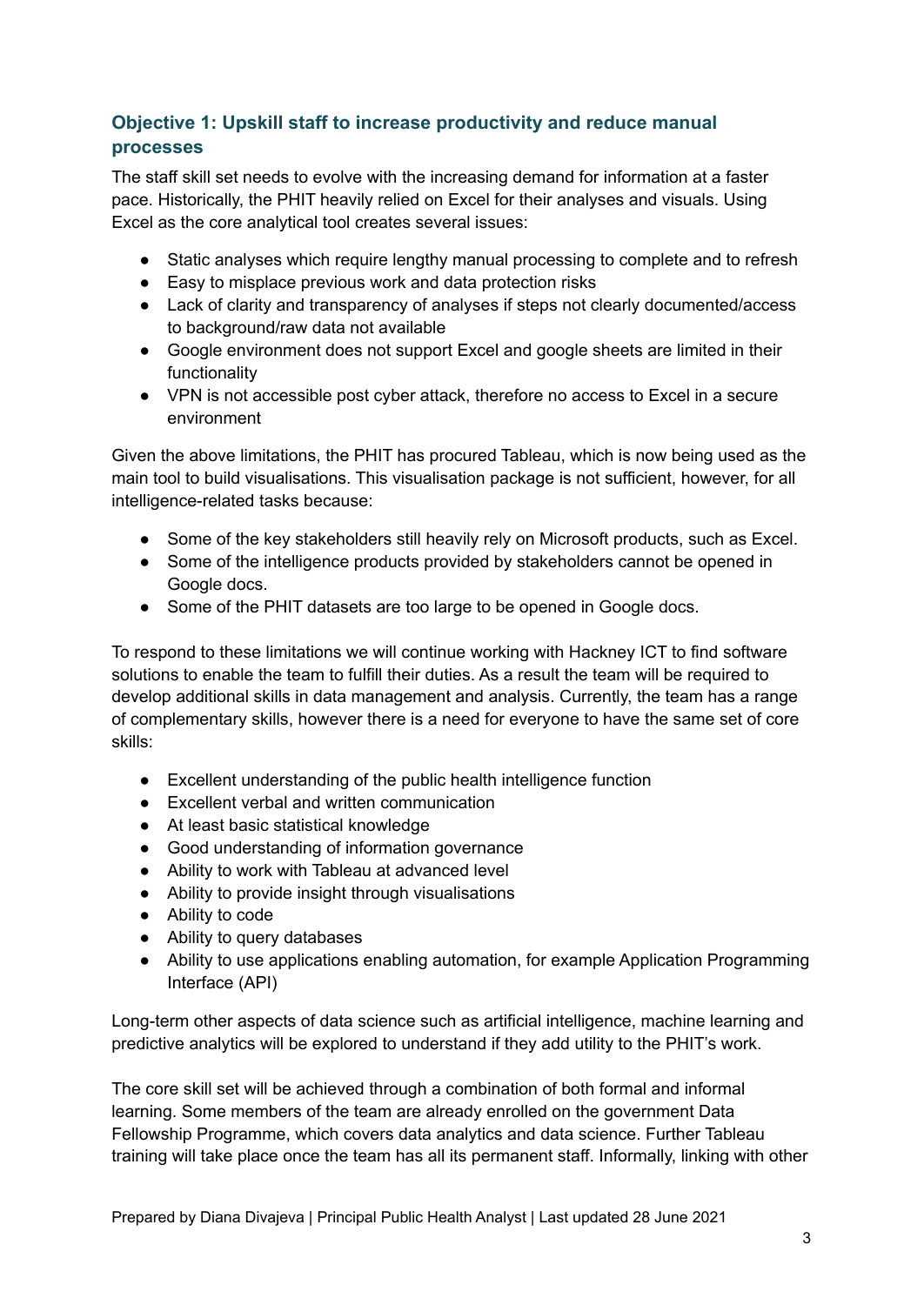analytical teams can provide a good opportunity to learn and advance on the existing skills and knowledge.

#### <span id="page-3-0"></span>**Objective 2: Explore innovative ways of analysing data and presenting information**

Historically, the bulk of the PHIT work was dedicated to the first two steps of the data journey: data and information. This is insufficient and does allow the objectives of increasing efficiency, better knowledge sharing, informing key strategies, policies and commissioning to be met. Therefore, the PHIT work plan should reflect the shift towards insight generation and providing value.

#### **Data journey**



Source: Strategic Focus

Transforming the team's skill set, having access to necessary tools and building strong relationships with the stakeholders will be key in achieving this.

#### **Objective 3: Secure necessary analytical tools**

In line with the proposed core skill set and in order to fulfill several objectives in this strategy it might be necessary to adopt different analytical tools. City of London and Hackney ICT will be the first point of call and the key stakeholders when planning for adoption of any tools outside the existing suite.

Discovery and the NEL data team will be other important stakeholders when achieving this objective. Establishing strategic links with industry, national bodies such as NHS Digital/ NHS X and academic institutions will also ensure effective horizon scanning of new developments and broaden the knowledge base of the team.

The Data Fellowship Training Scheme will provide a good overview of other tools available on the market. A thorough market research will be conducted to find the most cost effective and user friendly tools in the instances where the general ICT suite cannot provide them.

#### **Objective 4: Ensure access to essential data**

A review of the data collected by service providers across the system showed a varied degree of detail in these data. It has highlighted that information around inequality in accessing services and client profile data, including key socio-demographic characteristics, are not routinely collected or analysed. This makes it difficult to work on service

Prepared by Diana Divajeva | Principal Public Health Analyst | Last updated 28 June 2021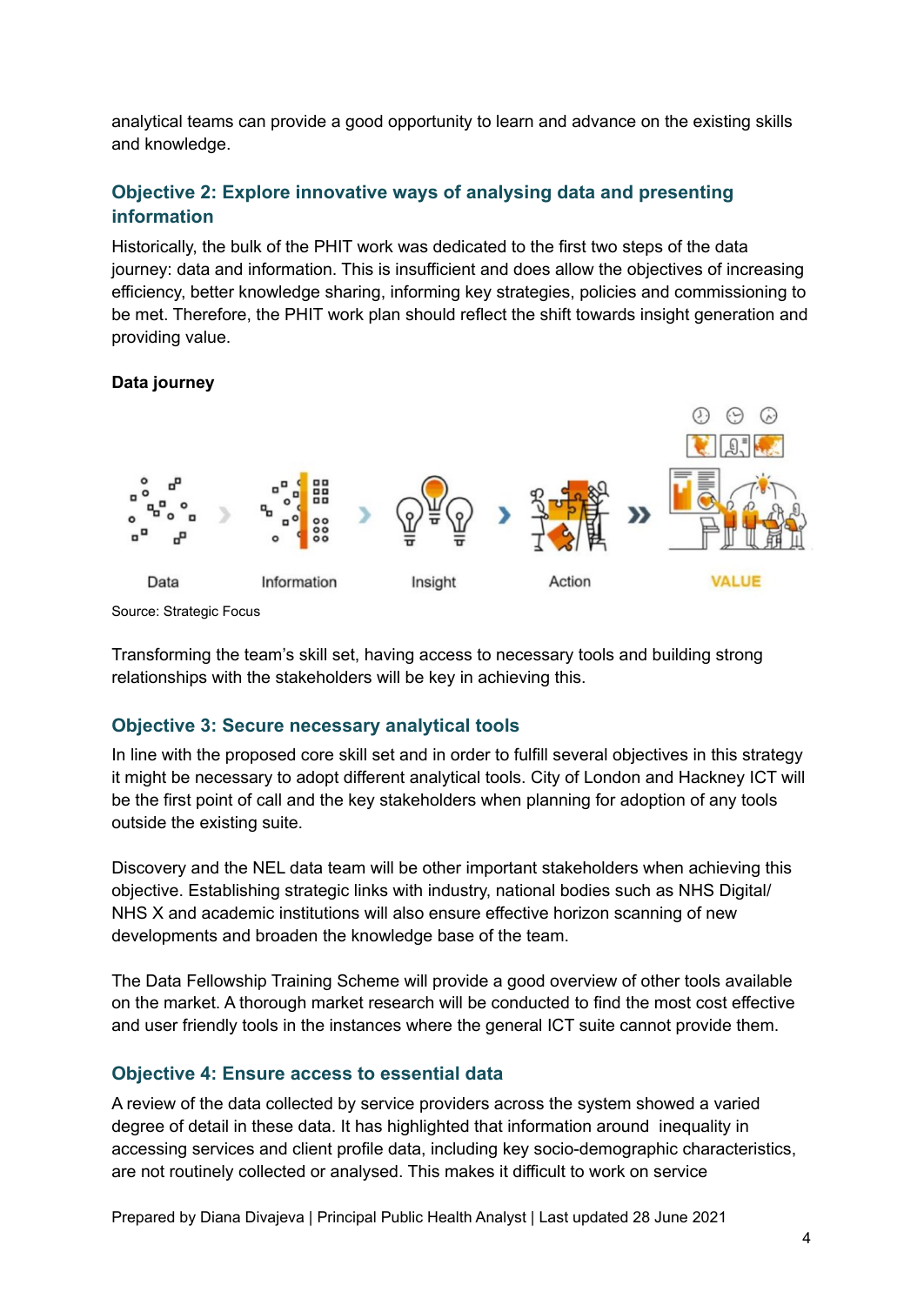improvement and on making services equitable. Equitable and inclusive access to services is one of the top priorities not just for Hackney Council, but for the integrated system as a whole and the data collection practices need to reflect this.

The PHIT will be working with colleagues from across the system to better understand what is currently collected, reported and used as well as what additional data we need to improve our services. This is aligned with NHSE Phase 3 recommendation: 'Mandate comprehensive and quality ethnicity data collection and recording in NHS and social care data collection systems, including at death certification' and the recommendation within the PHE beyond the data report: "To deepen our understanding of the wider socio-economic determinants, improve data recording of faith and ethnicity and greater use of community participatory research".

#### **Objective 5: Build strong relationships with other analytical teams across the system**

Collaborative work can help in supporting the team's capacity and is important if we are to avoid the duplication of effort. The PHIT will be working closely with the Hackney Population Health Hub, colleagues from other Council Teams, the NHS, voluntary sector and the North East London (NEL) Integrated Care System (ICS) and will seek strategic partnerships with both academic units and commercial partners to bring together data and insight.

The first step to meet this objective is to identify the key teams PHIT should be liaising with regarding information sharing and knowledge exchange, collaboration on projects, training and shadowing opportunities. The following steps will be to review existing service contracts to better understand roles and responsibilities of analytical teams across the system, get informed on their delivery plans and identify analytical overlap. All of these steps will help in PHIT work planning and delivery as well as in establishing strong collaborations on projects, including the Joint Strategic Needs Assessment (JSNA).

### **Empowering**

Significant efficiency savings can be gained through empowering stakeholders to use the PHIT intelligence products with confidence. Learning to understand and interpret population statistics can in turn serve as a part of continuous professional development for stakeholders, especially if they are seeking to expand on their competencies in the field of Public Health or beyond.

The COVID work has shown that providing stakeholders with the right and easily accessible information and insight can significantly reduce the amount of time the PHIT spends writing reports. The team will seek to build on this work and will consider stakeholders feedback on format and language when building new intelligence products. The long-term aim for the team is to have interactive data visualisations for all of the key areas in public health, including service data.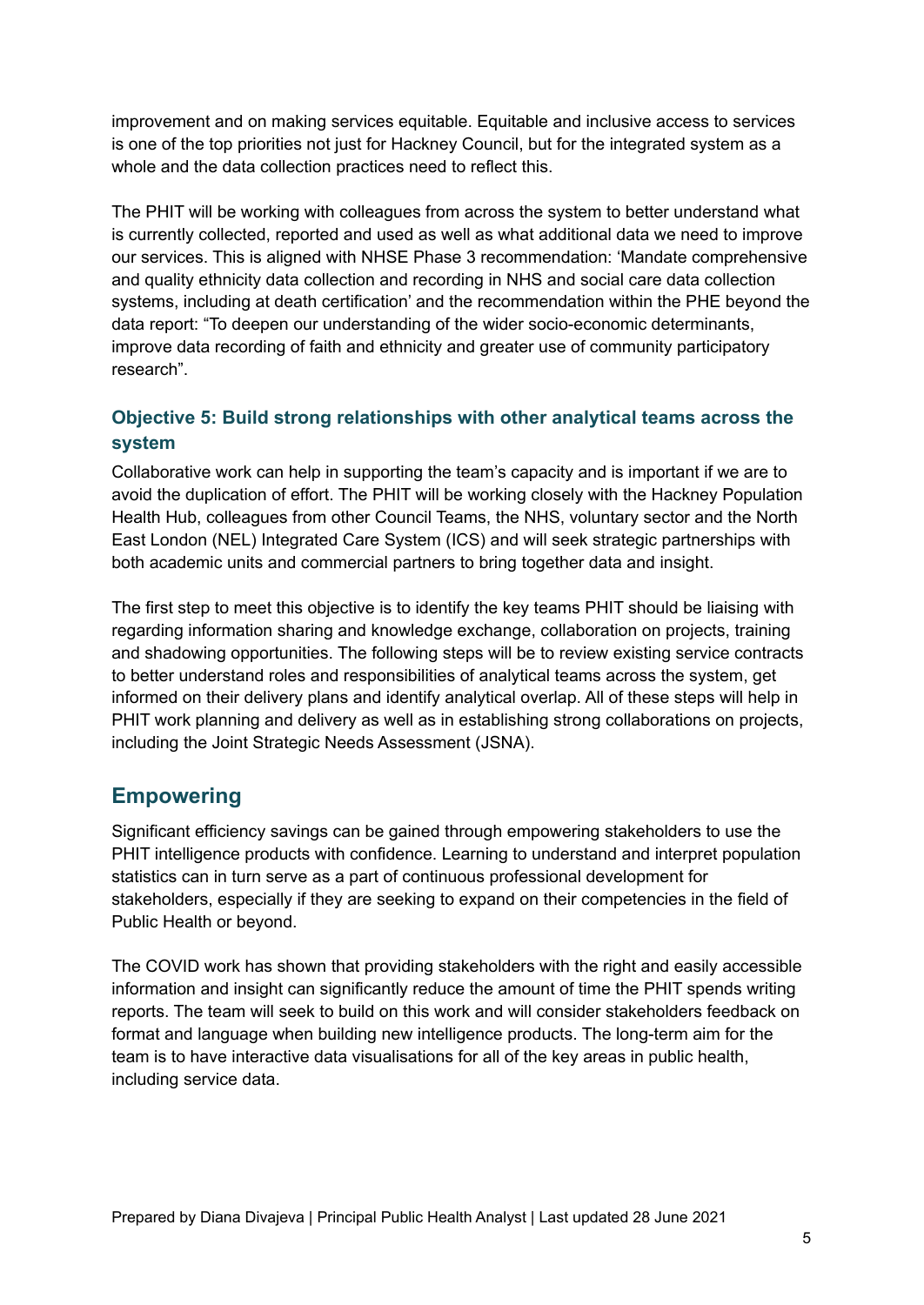#### **Objective 1: Make the intelligence products more accessible by simplifying format and language**

As discussed in the section Explore innovative ways of analysing data and [presenting](#page-3-0) [information](#page-3-0) previously a large proportion of PHIT work was concentrated on the first two steps in the data journey. The main route to communicating insight was through the needs assessments and similar reports. While the joint needs assessment (JSNA) reports were extensively utilised by stakeholders, they took on average around a year and a half to produce and get a sign off. This process was too lengthy and often new data became available before the reports were published, meaning that the reports did not contain all up to date information.

The reports were long, with fixed structure even where no data were available; they were presented as a static pdf document. Data procurement took a significant amount of time and the responsibility for this lay predominantly with the PHIT, as did data cleaning, analysis, visualisation, interpretation and the writing up of the relevant needs assessment chapters. This way of working presented several issues:

- The PHIT might not be picking up areas of importance, because they were often unfamiliar with data from different service areas
- Following from that, the PHIT might not request the right data (again, where the team are not specialists on a subject)
- The PHIT would not receive adequately detailed data or badly formatted data (e.g. they would be sent one data point rather than trends, no breakdown by demographics which makes it difficult to suggest any meaningful action)
- The PHIT would be sent the data they were not familiar with which limits the ability to draw insight from it
- Because the data extracts would be static, the work was difficult to replicate and the process would begin again when a refresh is required
- There was a lot of duplication across similar projects
- This style of working limited analytical collaboration beyond data sharing
- The project ownership lay mostly with the PHIT or wider Public Health Team, even if it would have been more sensible for relevant stakeholders to take the lead on a topic

Learning from the COVID work and building on it, the PHIT will seek to redesign the JSNA process as well as build a suite of visualisations for all of the key public health areas.The latter is discussed in more detail in [Objective](#page-6-0) 3 of this chapter. A [detailed](https://docs.google.com/presentation/d/1bZeSSzNZGvSMLO1LFV_tfZ94cQy9jQw3PU2aHG85hTM/edit) plan on the JSNA [redesign](https://docs.google.com/presentation/d/1bZeSSzNZGvSMLO1LFV_tfZ94cQy9jQw3PU2aHG85hTM/edit) has been developed and approved by the City of London and Hackney Health and Wellbeing Boards.

#### **Objective 2: Ensure stakeholders who need access to information have it**

As we build and expand on our internal intelligence products, it might be necessary to conduct regular reviews of the user's needs. A preliminary review of the COVID-19 secure tracker use showed that many stakeholders who currently have access do not regularly or at all access the dashboards. A more detailed review is needed to understand whether some of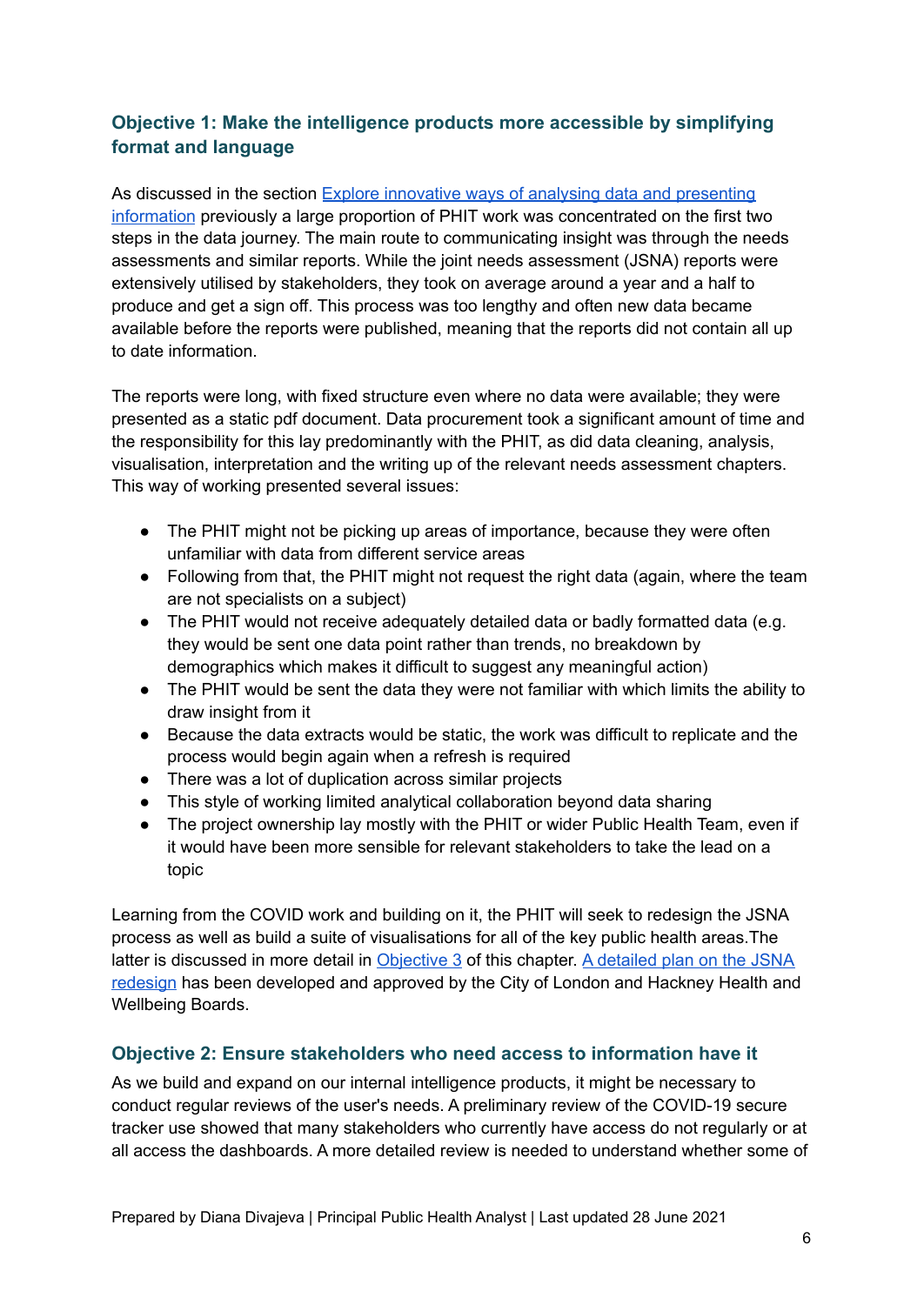this is to do with the way information is presented and if not, it is essential that the access is limited only to colleagues who need it.

To meet this objective we will be engaging with the key stakeholders working to better understand information needs and the best format to provide it in. While some of the content across the public health areas might be standard, the PHIT will always seek to provide bespoke insight where needed.

Good communication is crucial in ensuring that the stakeholders are well informed, the intelligence products are well utilised and that the risk of work duplication is reduced. We will seek to develop a communication plan that will help us to firstly understand the best channels of communication as well as to ensure we effectively communicate and promote our products. The newly developed Population Health Hub (PHH) should aid in promoting the PHIT work and aligning the work plan with the system's strategic objectives. More on the PHH in the [Objective](#page-9-0) 3 section of the last chapter.

#### <span id="page-6-0"></span>**Objective 3: Build a comprehensive suite of internal dashboards covering all public health topics**

COVID-19 has provided a good opportunity of moving the key intelligence outputs into a dynamic platform and of digitalising products. This is evident from a wide use of the existing COVID dashboards, both public and secure. As discussed in previous sections, the PHIT aims to build on this experience and bring all the key public health data into interactive dashboards.

The creation of such a repository will help to meet other objectives set in this strategy, including ensuring access to all essential data, building stronger relationships with stakeholders, making intelligence products more accessible and empowering stakeholders to use and interpret population statistics.

The access to these secure products will be made available on a case by case basis, for example a programme lead will have access to all products on the topic they are leading on and other visualisations, if there is a good user case.

#### **Objective 4: Build easy to navigate and understand public facing visualisations covering the main population health topics**

The public COVID-19 dashboard has provided an invaluable resource for stakeholders to stay on top of the key COVID indicators in City and Hackney. The PHIT will apply key learning from this project and build a range of public-facing visualisations to include the key socio-demographic and population health statistics in City and Hackney. This is following from Objective 1 in this section.

The visualisations will be hosted on the City and Hackney JSNA website and will contribute to the objectives of making the public health information more accessible to all. They will also form the key statistics used in the JSNA with the JSNA reports providing more depth for a given public health topic.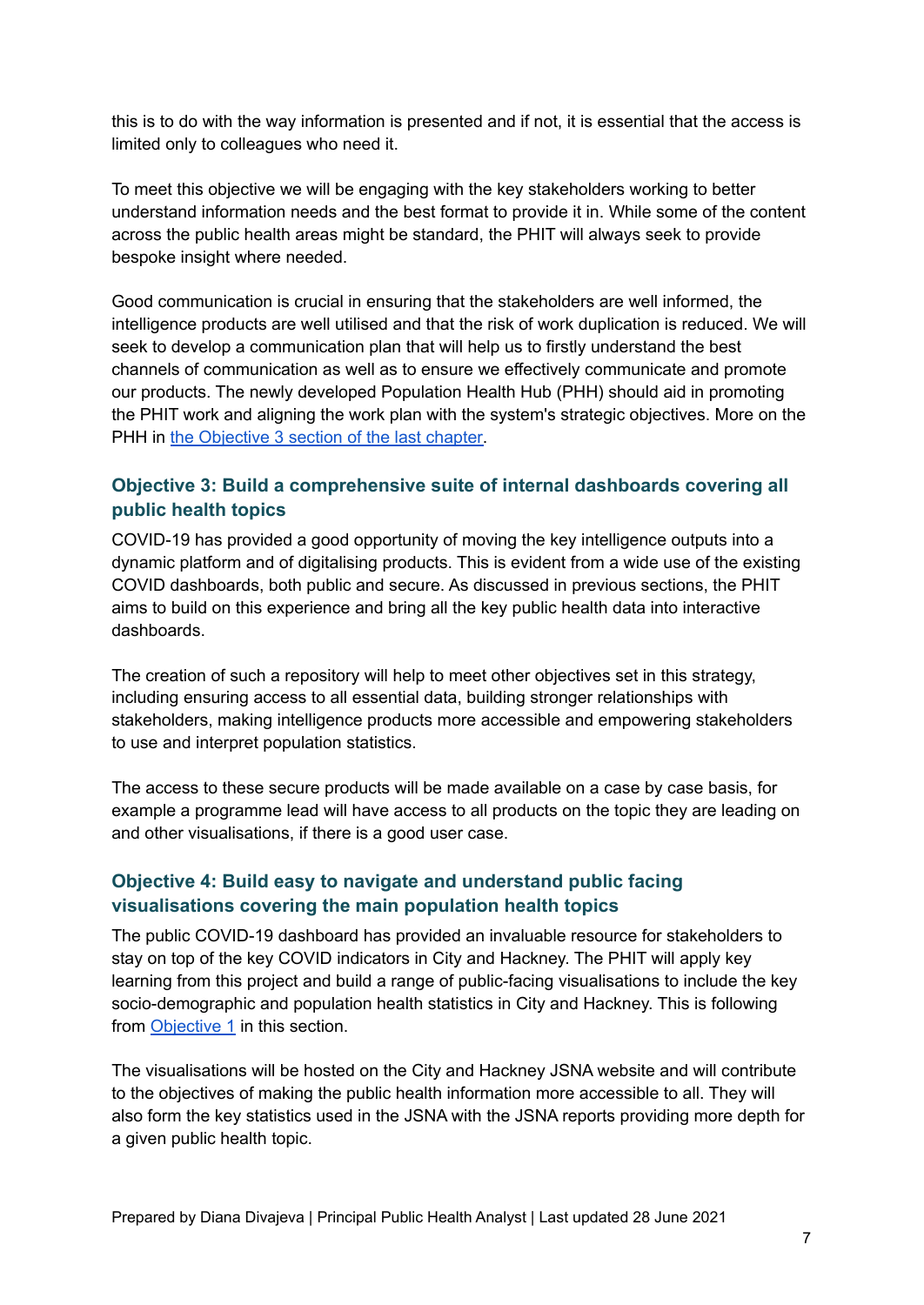Because colleagues both within the local authorities and across the system will benefit from these public profiles, the PHIT will seek to engage them in collecting the data and building the visualisations.

The PHIT will also seek to establish an effective way of updating the visualisations on the JSNA site, including automating data flows and data refresh.

# **Diligent**

The Caldicott data governance principles state that the organisation need to:

- 1. Justify the purpose(s) for using confidential information
- 2. Use confidential information only when it is necessary
- 3. Use the minimum necessary confidential information
- 4. Access to confidential information should be on a strict need-to-know basis
- 5. Everyone with access to confidential information should be aware of their responsibilities
- 6. Comply with the law
- 7. The duty to share information for individual care is as important as the duty to protect patient confidentiality
- 8. Inform patients and service users about how their confidential information is used

The PHIT will be reviewing their current practices to see if all the principles are met. It will be working with colleagues to establish robust information governance practices which in turn should increase the confidence in data sharing and foster collaboration. Both routine data processes as well as the practices around original research will be reviewed. We will engage the City of London and Hackney data protection officers, when necessary.

#### **Objective 1: Review existing data sharing agreements, ensure that agreements are in place where necessary and assess whether they support the needs**

The pandemic has demonstrated the necessity of having clearly set out DSAs with the key stakeholders. Both previous and emerging health and service access inequalities also highlighted the need for more granular data to be routinely collected and better shared. It is necessary to ensure that our work adopts best practice in sharing, processing, storing and reporting on data requiring a data sharing agreement (DSA). The PHIT, the PHH and the wider system partnership will be working together to update and develop DSAs. More information on the key partners and stakeholders is provided in the [Insightful](#page-8-0) section of this strategy.

#### **Objective 2: Review the information governance practices and identify opportunities for improvement**

Despite the City and Hackney Public Health Team being early adopters of Google Suite, many data files have not been transferred to Google Drives and have subsequently become a liability following the Cyber Attack. The PHIT needs to adopt best data governance practices to ensure all data are securely stored and only people who work on relevant projects have access to sensitive data. To meet this objective, the PHIT will be reviewing their internal processes and aligning them with the Caldicott principles.

Prepared by Diana Divajeva | Principal Public Health Analyst | Last updated 28 June 2021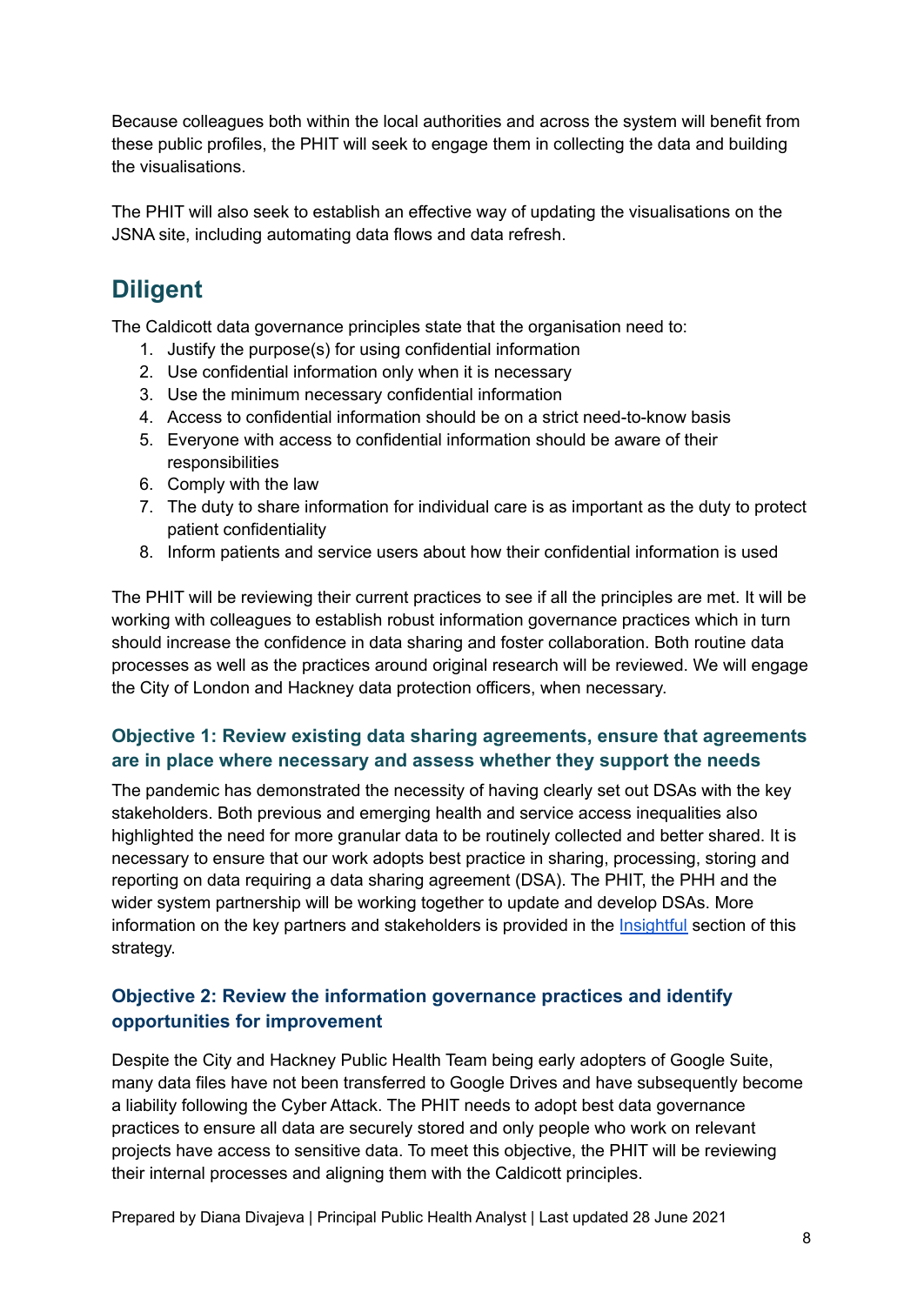#### **Objective 3: Work with stakeholders across the system to ensure access to relevant data**

Data sharing was one of the major stumbling blocks for successful collaboration and timely action during the pandemic. It was also a very time consuming part of the previous JSNA process. The PHIT will seek to improve on these processes. This work will be facilitated by fulfilling the objective of detailed data stocktake, reviewing data sharing agreements and establishing robust data sharing practices.

In addition to this the PHIT will actively engage with Hackney ICT in shaping the Council's data lake and database which are currently under development. The PHIT will also collaborate with the NEL data team on the information governance framework in order to ensure the right access to data which will become available through the NEL data platform currently also under development.

### <span id="page-8-0"></span>**Insightful**

All of the objectives in this strategy are interlinked whereby fulfilling some of them will aid in meeting other objectives. Therefore, it is essential that the PHIT are resourced and the best information governance practices are upheld in order to be able to generate timely, relevant and actionable insight. All of this, in turn, will support the strategic goal of empowering stakeholders to use public health intelligence products with confidence.

Reflecting on the previous work practices and the experience during the pandemic, it is clear that good work planning is crucial for project delivery. The PHIT work has to align with other key work across the system and it has to add value. In addition, a clear process should be established for projects that might require a significant time commitment. The latter will ensure that not only do the stakeholders receive the support and insight that meets their needs, but also that the PHIT staff are clear on what they need to deliver.

Lastly, working with stakeholders and through the PHH will ensure that the PHIT work is well disseminated and promoted across all channels.

#### **Objective 1: Align intelligence work with the key strategies, policies, research and recommissioning**

Move towards integrated systems has made it ever important to have sound data and information exchange processes, to share resources and to have common strategic goals. Aligning our work with the key strategies, policies and recommissioning will help to meet efficiency demands, ensure that the PHIT delivers support when it is needed, will foster collaboration and research ideas and help to create truly cross-system practices.

In order to achieve this objective, the PHIT will liaise with the key stakeholders and take stock of all upcoming strategies, recommissioning and other key developments that might require intelligence input. This stocktake will provide a solid foundation for the PHIT work plan - a practice that is intended to continue into the future.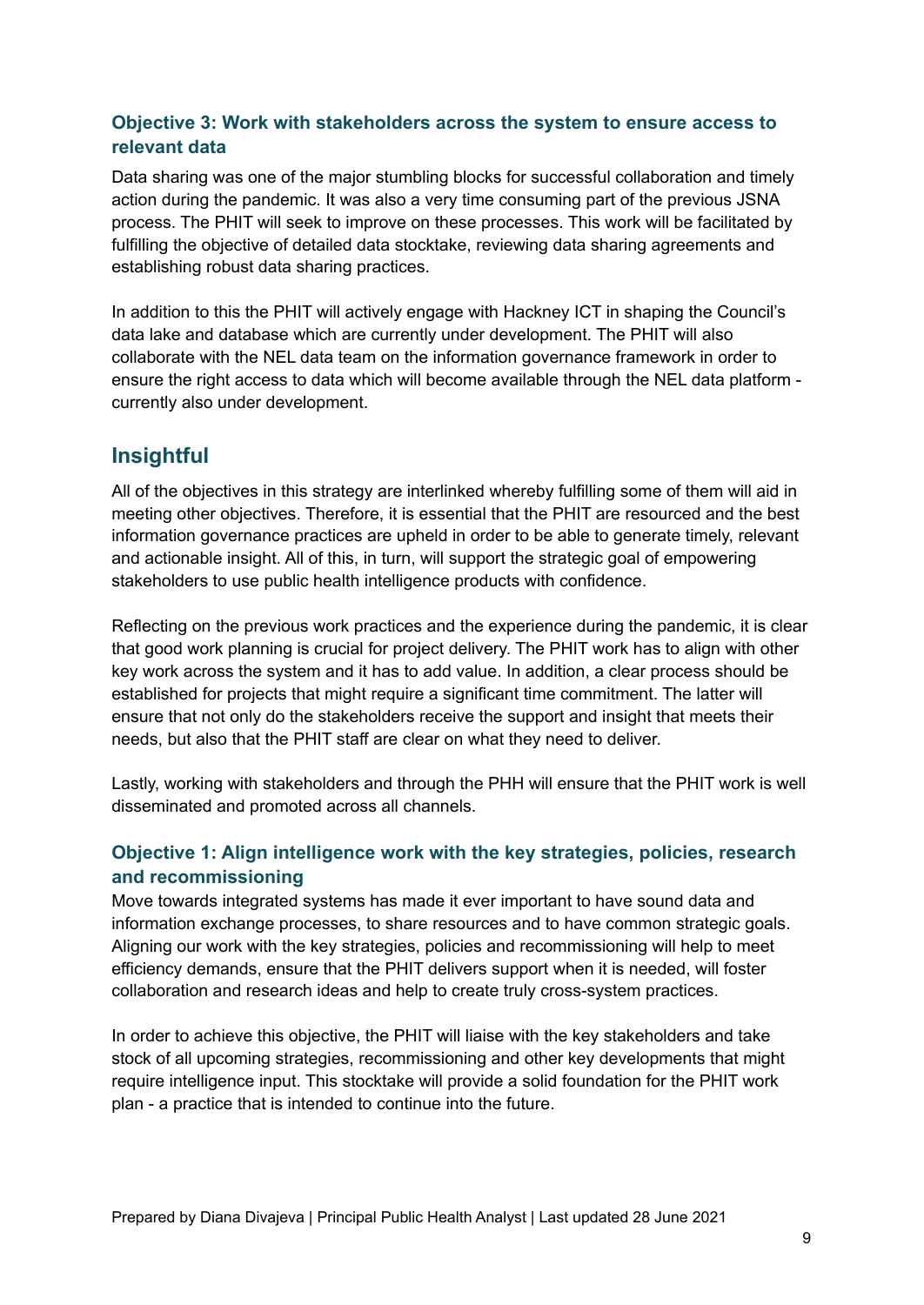Bringing in external support when needed, for example the MSC summer projects and other academic collaborations, will only enrich our work. Therefore, we will liaise with colleagues to establish the most efficient process to do this.

#### **Objective 2: Establish a clear process of requesting PHIT input into projects**

Currently, a significant proportion of man hours is spent on ad-hoc tasks and requests that do not have a clear objective. The PHIT needs a robust and transparent process for larger projects in order to avoid projects that are low utility and/or are at risk of mission creep, manage high risk projects and demonstrate value. This will not only help to provide the best possible support to colleagues, but also increase job satisfaction for the intelligence team staff.

#### <span id="page-9-0"></span>**Objective 3: Foster collaboration and information exchange**

PHIT needs to work with stakeholders to both effectively disseminate and to receive important updates on the work that takes place across the system and at the NEL level. Attending key strategic meetings where decisions are made will ensure that the PHIT are looped into the conversations and can plan and support the work of the City and Hackney Public Health Team and beyond. We will work closely with the Population Health Hub to establish a research pipeline and identify gaps in knowledge as well as to pull resources from across the system to meet the work demands, answer questions and fill in the gaps.

The main goals in building the relationships and communicating with the key stakeholders will revolve around three themes:

**1: Data processes** - the objectives and actions around data stocktake and data sharing are outlined in the relevant sections.

**2: Resources** - some of the stakeholders provide the same or similar services with regards to data and analytics; these include the CEG, Discovery Service, the NEL Financial Strategy Team, the NEL Data Platform Team, CoPlug.

**3: Shared strategic goals** - currently the wider NEL strategic direction regarding data and analytics is unclear; similarly, there is no unified City and Hackney-wide strategy.

The [Population](https://docs.google.com/presentation/d/1W-AeuZT1Eeq9lVBFYJlXiB6cb5fzzdD8ZFkl9zRIOqI/edit) Health Hub will seek to bring together insight and research from wider afield and to join up, coordinate and influence the work across the system. The main purpose of the PHH is to be a shared, system resource in order to provide timely and actionable intelligence, develop practical tools and lead specific projects to influence and support system partners to improve population health and reduce health inequalities. The PHIT will support the work of the PHH while the insight PHH will gather from other teams and work areas will enrich the generally quantitative nature of the PHIT work.